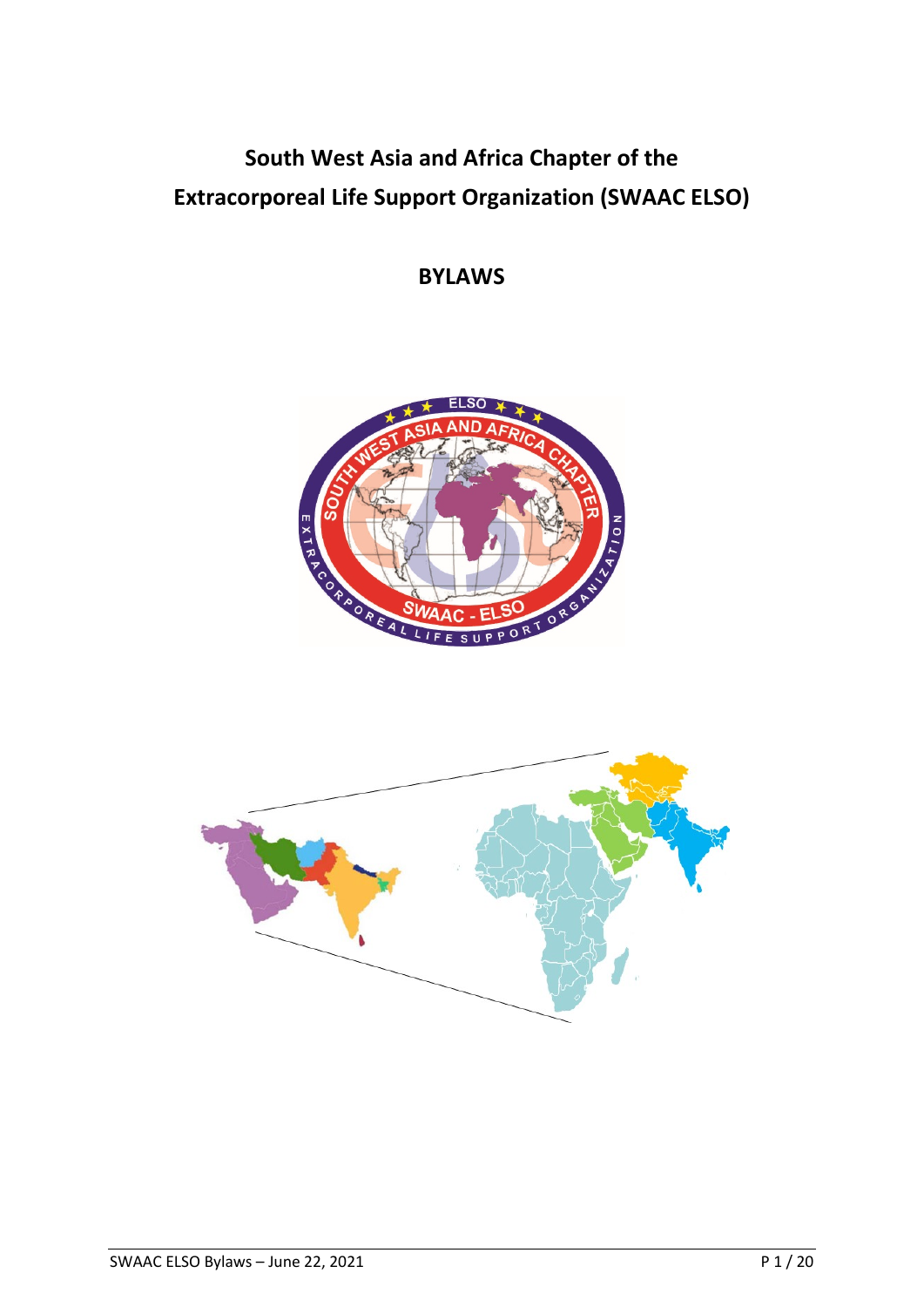# **1 NAME AND PURPOSE**

The South West Asia and Africa Chapter of the Extracorporeal Life Support Organization (SWAAC ELSO) is established as an Affiliate Chapter of the Extracorporeal Life Support Organization (ELSO), a Non-Profit Corporation established in the State of Michigan, United States of America.

As such, SWAAC ELSO shall abide to the bylaws of the Parent ELSO organization, and in particular the articles pertaining to the formation of Affiliate Chapters.

ELSO, and therefore its Affiliate Chapter SWAAC ELSO, is an international consortium of active clinical Extracorporeal Life Support (ECLS) Programs, engaged in research and education in the field of prolonged extracorporeal life support. In particular, it maintains a registry of, at least, use of Extracorporeal Membrane Oxygenation in active ELSO centers (the ELSO Registry).

SWAAC ELSO federates the programs from the countries within the geographical area comprised of South Asia, West Asia, Africa, and Central Asia.

# **2 NATURE AND OFFICES**

In the event local legal requirements in any of the SWAAC ELSO countries mandated the formation of a local legal entity, such legal entity shall abide to the present SWAAC ELSO bylaws, which it will integrate in its incorporation documents.

SWAAC ELSO Offices shall be deemed for practical purposes to be those of the Chairman.

# **3 SWAAC ELSO MEMBERSHIP**

### **3.1 INSTITUTIONAL MEMBERSHIP**

Each Extracorporeal Life Support Program within the SWAAC ELSO Chapter geographical area that contributes cases to the ELSO Registry (a "Limited Data Set" from participating centers useful for quality assurance purposes) is considered to be an Active Institutional Member of the organization.

Active status of an Institutional Member is maintained for as long as the Institutional Member regularly contributes cases to the ELSO Registry and pays its dues. An Institutional Member is inactive if it has not reported any cases to the ELSO Registry for a period of twelve consecutive months, or if its dues are in arrears for more than six months.

Each SWAAC ELSO Active Institutional Member may designate as many individual representatives as it wishes to participate at its own expense in the various activities of the organization.

Active Member status is required to participate in the activities of SWAAC ELSO. Inactive Institutional Members and their individual representatives may not participate in the activities of the organization.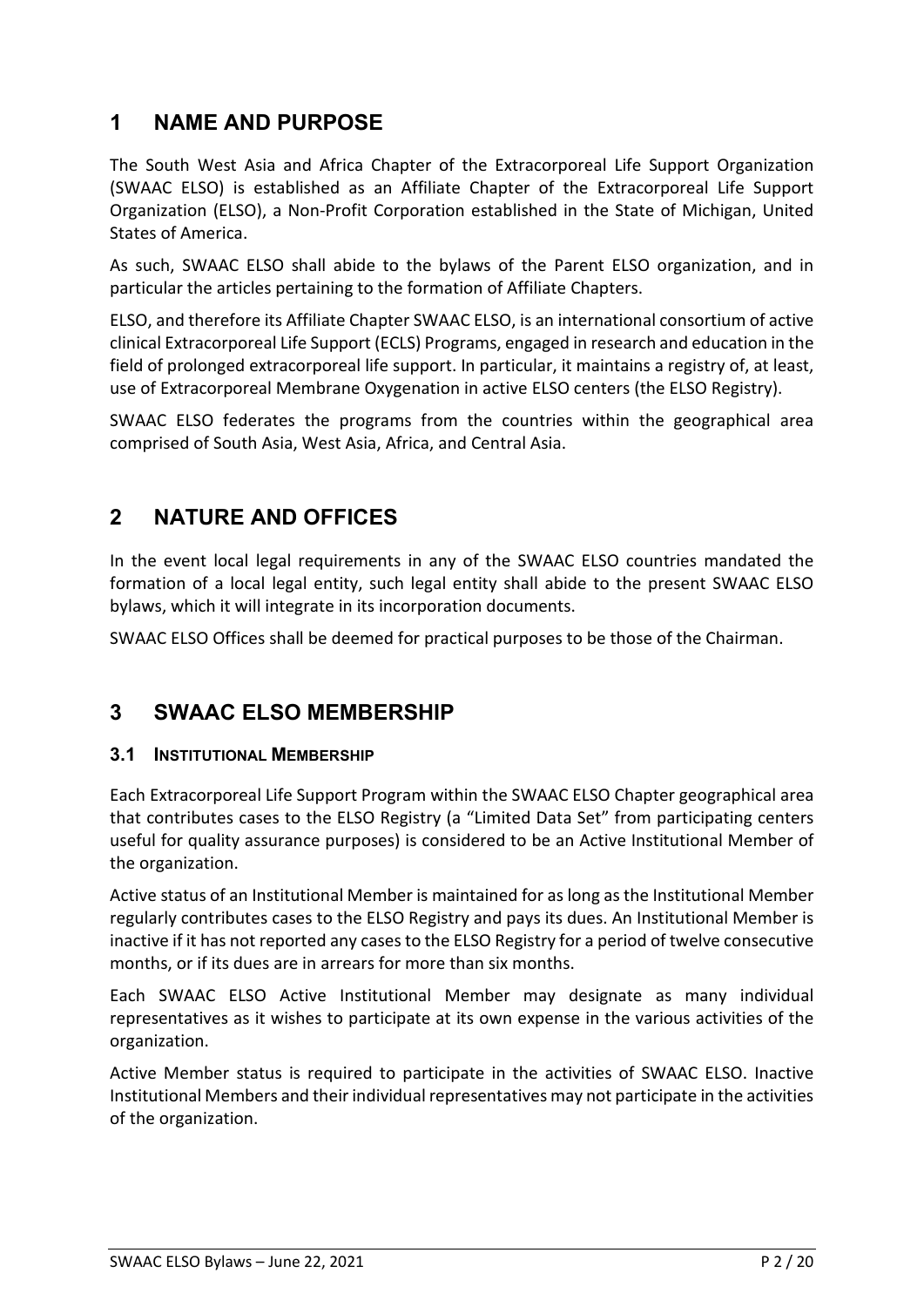In accordance with the bylaws of the Parent ELSO organization, Institutional Membership is into SWAAC ELSO, but formal registration, administration, payment of dues and ELSO Registry administration and operation shall remain with the Parent ELSO organization.

## **3.2 CORPORATE MEMBERSHIP**

Corporate Membership may be held by corporations or organizations (such as Healthcare providers, Medical Industry companies, Hospitals or Health Institutions) who are active either in research and development of extracorporeal devices, drugs, and techniques, or who fund/purchase extracorporeal life support on behalf of the patient populations served by ELSO Member Centers. Corporate Membership is governed by ELSO.

Each ELSO Corporate Member may designate as many individual representatives as it wishes to participate at its own expense in the various activities of the organization.

Corporate Members shall not vote and may not attend ELSO Steering Committee meetings except by special invitation of the ELSO Steering Committee.

In accordance with the bylaws of the Parent ELSO organization, Corporate Membership is into ELSO, but formal registration, administration and payment of dues shall remain with the Parent ELSO organization.

### **3.3 INDIVIDUAL MEMBERSHIP**

Clinicians, research scientists, and members of regulatory and public health institutions are eligible and encouraged to participate as Individual Members in SWAAC ELSO. Individual Members can be part of a SWAAC ELSO Institutional Member Center or of a Corporate Member entity, or a clinician or scientist from a non-ELSO Center.

SWAAC ELSO Individual Members may participate in all the activities of the organization.

Individual Members shall not vote and may not attend SWAAC ELSO Steering Committee meetings except by special invitation of the Steering Committee.

In accordance with the bylaws of the Parent ELSO organization, Individual Membership is governed by ELSO and designation into a region is automatic based on a member's geographical location.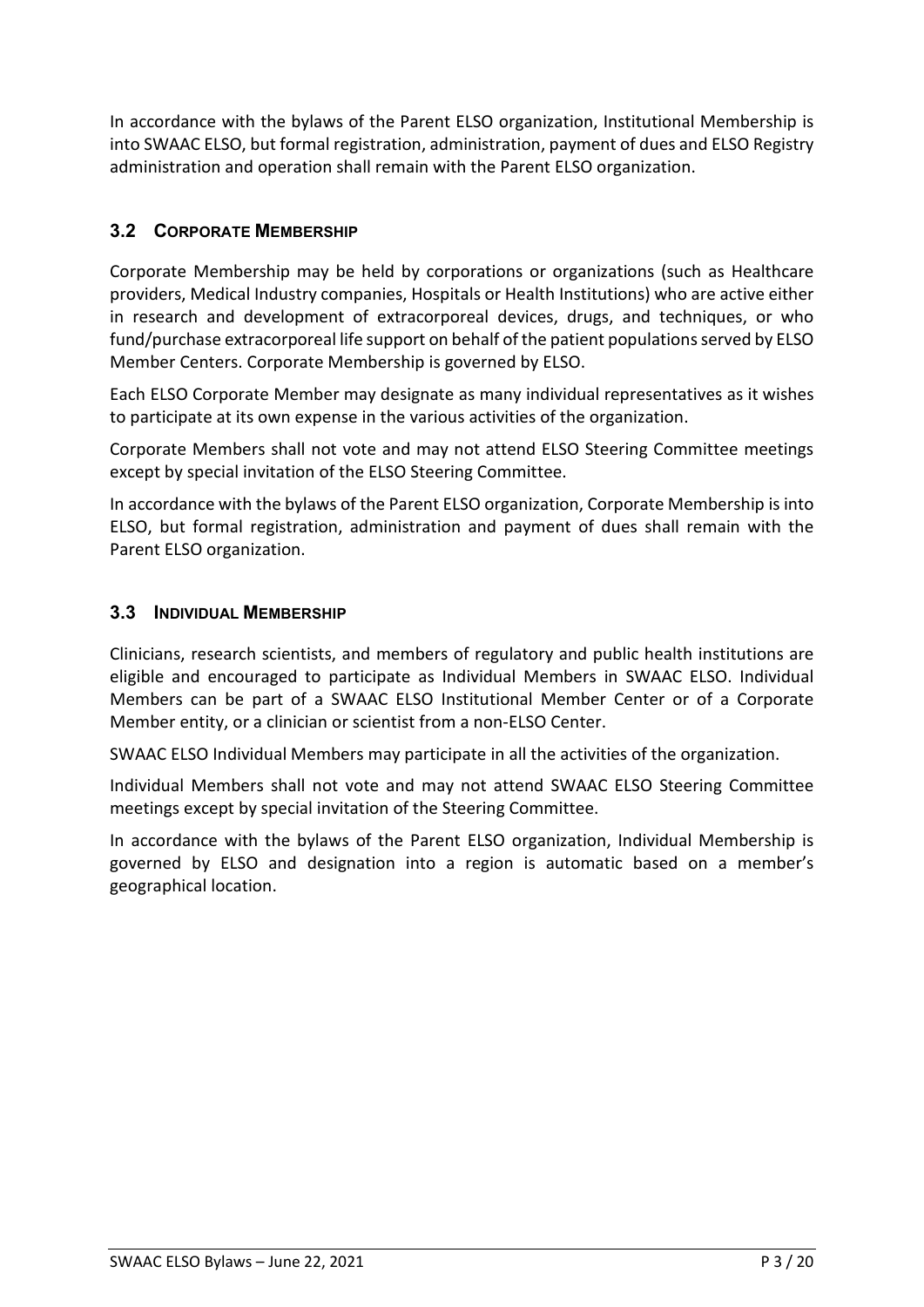# **4 SWAAC ELSO STEERING COMMITTEE**

#### **4.1 SWAAC ELSO STEERING COMMITTEE RESPONSIBILITIES**

The activities of SWAAC ELSO will be directed by the SWAAC ELSO Steering Committee. The responsibilities of the SWAAC ELSO Steering Committee are:

- To define the details and functions of the SWAAC ELSO Organization, within the framework of the Parent ELSO organization.
- To administer SWAAC ELSO finances.
- To define and coordinate each SWAAC ELSO Standing Committees activities, including budgetary allocation and overseeing.
- To determine the priorities of the Organization, and implement related programs.
- To communicate the activities of the Organization both inside and outside the Organization.
- To provide priorities and guidelines for the Annual Conferences.
- To solicit institutional, foundation, and industrial grants.
- To act as Nominating Committee for new SWAAC ELSO Steering Committee Members. Each year, prior to the annual conference, the Nominating Committee will request and nominate one or more candidates for each open position of the SWAAC ELSO Steering Committee, and for each position subject to end of term renewal.
- To adopt the bylaws and from time to time amend them to meet the needs of SWAAC ELSO.

### **4.2 SWAAC ELSO EXECUTIVE COMMITTEE**

The SWAAC ELSO Executive Committee of the Steering Committee shall consist of:

- The Chairman,
- The Chairman Elect,
- A fixed representative of the Parent ELSO organization.

The SWAAC ELSO Executive Committee shall have overall responsibility of the SWAAC ELSO activities and ensure consistency with ELSO's bylaws.

### **4.3 MEMBERS OF THE SWAAC ELSO STEERING COMMITTEE**

The SWAAC ELSO Steering Committee is comprised of:

- The Chairman (also member of the SWAAC ELSO Executive Committee),
- The Chairman Elect (also member of the SWAAC ELSO Executive Committee),
- The Past Chairman,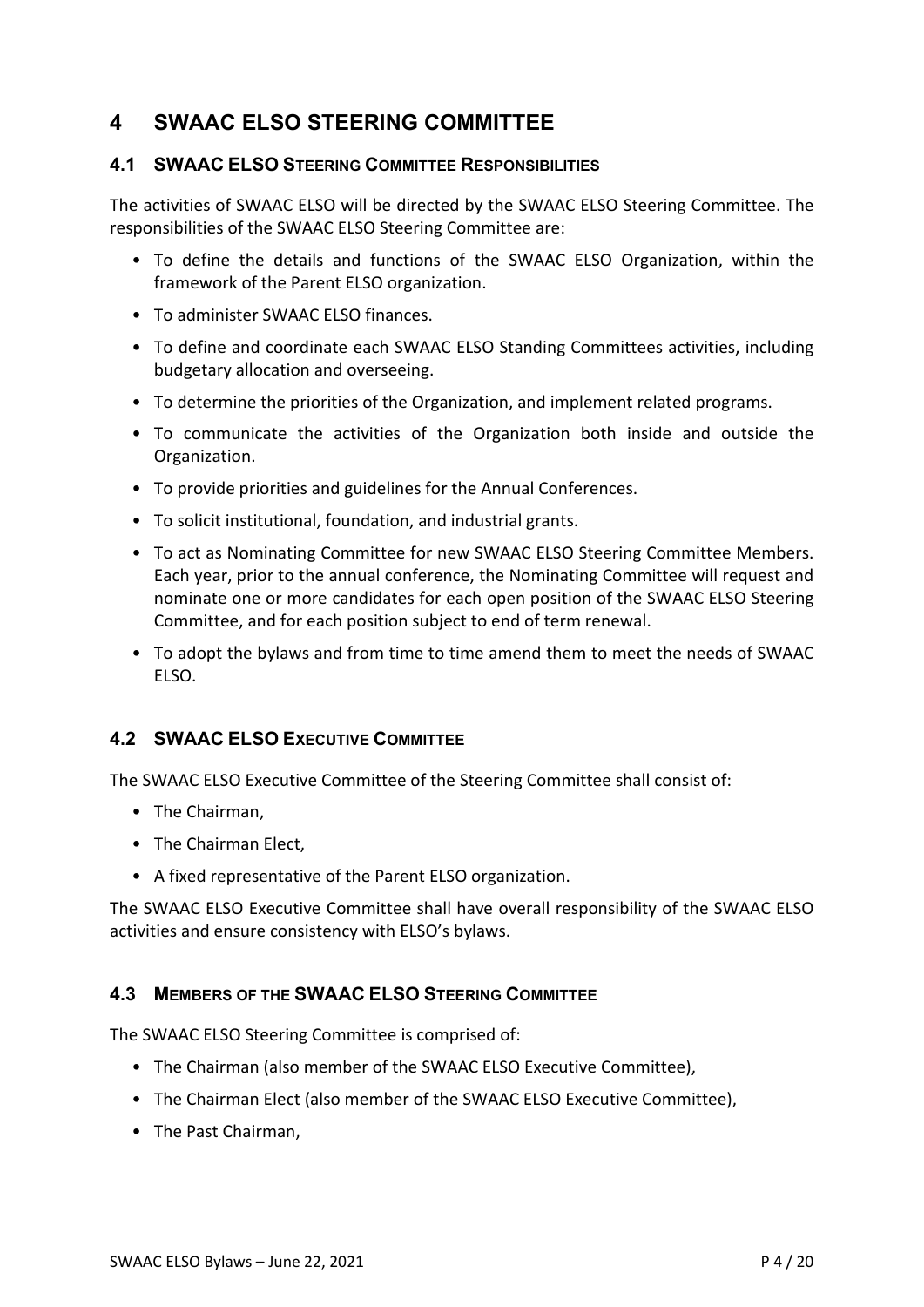- A fixed representative of the Parent ELSO organization (also member of the SWAAC ELSO Executive Committee),
- The Treasurer (non-voting),
- The Secretary (non-voting),
- The Chairpersons of the SWAAC ELSO Standing Committees described in Appendix A,
- Members-at-Large, whose number and origin are defined in order to ensure representation within the Steering Committee of all countries within the geographical area having an Active SWAAC ELSO Institutional Member, as set forth below.

Each country in the region participating in SWAAC ELSO activities and having at least one Active SWAAC ELSO Institutional Member shall have mandatory representation on the SWAAC ELSO Steering Committee.

The number of representatives from each country shall be revised yearly to reflect the evolving number of Active SWAAC ELSO Institutional Members. At the time of release of the present bylaws, the agreed numbers are five (5) representatives from India, and one (1) from each other country having at least one Active SWAAC ELSO Institutional Member.

The number and origin of the Members-at-Large shall be adapted yearly, as part of the Annual Election, to comply to those agreed numbers, and in consideration of the fact that the Chairman, Chairman Elect, Past Chairman, Standing Committees Chairpersons, Treasurer and Secretary are de facto representatives of their countries.

All Members of the SWAAC ELSO Steering Committee have voting power, to the exception of the Treasurer and the Secretary.

Members of the SWAAC ELSO Steering Committee may be ECLS clinicians (doctors, nurses, respiratory therapists, perfusionists) or scientists.

To be eligible for SWAAC ELSO Steering Committee Membership, and to the exception of the Parent ELSO organization representative (nominated by ELSO), a person must be part of an Active SWAAC ELSO Institutional Member Center.

A position on the SWAAC ELSO Steering Committee may be held by only one individual.

#### **4.4 CHAIRMANSHIP REQUIREMENTS AND TERM**

SWAAC ELSO Chairmanship shall be based on:

- a three-year term, being served as one year as Chairman Elect, one year as Chairman, and one year as Past Chairman, and;
- a yearly regional rotation between South Asia,West Asia, and Africa.

This term is not renewable.

Each year, a new Chairman Elect shall be elected by the SWAAC ELSO Steering Committee, among candidates from the existing SWAAC ELSO Steering Committee satisfying the regional rotation requirement (if the active Chairman Elect is from South Asia, the candidates for new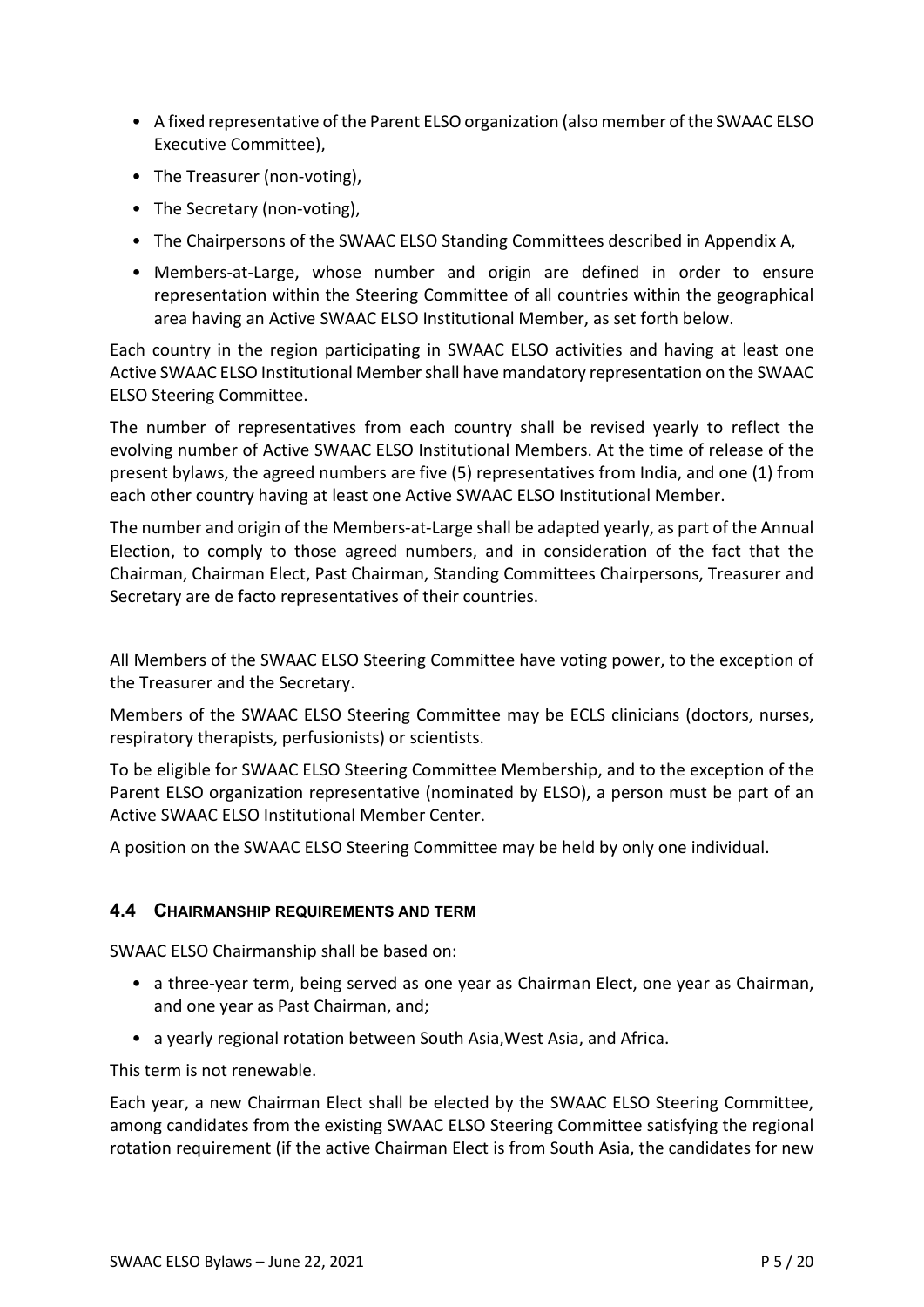Chairman Elect shall be from West Asia or Africa, with a commitment to rotate among these geographical areas).

To be eligible to the role of Chairman Elect, and in addition to being part of an Active SWAAC ELSO Institutional Member Center, a candidate shall have served for at least one year as SWAAC ELSO Steering Committee Member.

The yearly transition from Chairman Elect to Chairman, and from Chairman to Past Chairman shall be automatic and not require a vote, provided the person remains part of an Active SWAAC ELSO Institutional Member Center.

### **4.5 TREASURER AND SECRETARY REQUIREMENTS AND TERM**

Both the Treasurer and Secretary of SWAAC ELSO shall serve for a five-year term.

This term is not renewable.

Their tenure must be confirmed by a vote of the SWAAC ELSO Steering Committee annually.

To be eligible to the roles of Treasurer or Secretary, a candidate shall be part of an Active SWAAC ELSO Institutional Member Center and sponsored by a director or associate director of his Center.

#### **4.6 STANDING COMMITTEES CHAIRMANSHIP REQUIREMENTS AND TERM**

The Chairpersons of the SWAAC ELSO Standing Committees shall serve a two-year term, renewable once.

To be eligible to the role of Chairperson of a SWAAC ELSO Standing Committee, a candidate shall be part of an Active SWAAC ELSO Institutional Member Center and shall have served for at least one year as SWAAC ELSO Steering Committee Member or as a member of a SWAAC ELSO Standing Committee.

### **4.7 PARENT ELSO ORGANIZATION REPRESENTATIVE NOMINATION**

The nomination of the representative of the Parent ELSO organization, as well as his or her term and eligibility, are the prerogative of the Parent ELSO organization. This position is therefore not subject to election and/or confirmation.

### **4.8 GENERAL TERM OF MEMBERSHIP**

The general term of membership (applicable to Members-at-Large) shall be three years, renewable once.

SWAAC ELSO Steering Committee Members shall be ineligible for reappointment to the Steering Committee for three years after completing an initial term and not having been reelected to a second term or having accomplished two successive terms in different positions. For clarification purposes, this provision defines a maximum of two successive terms, in the same position or in different positions.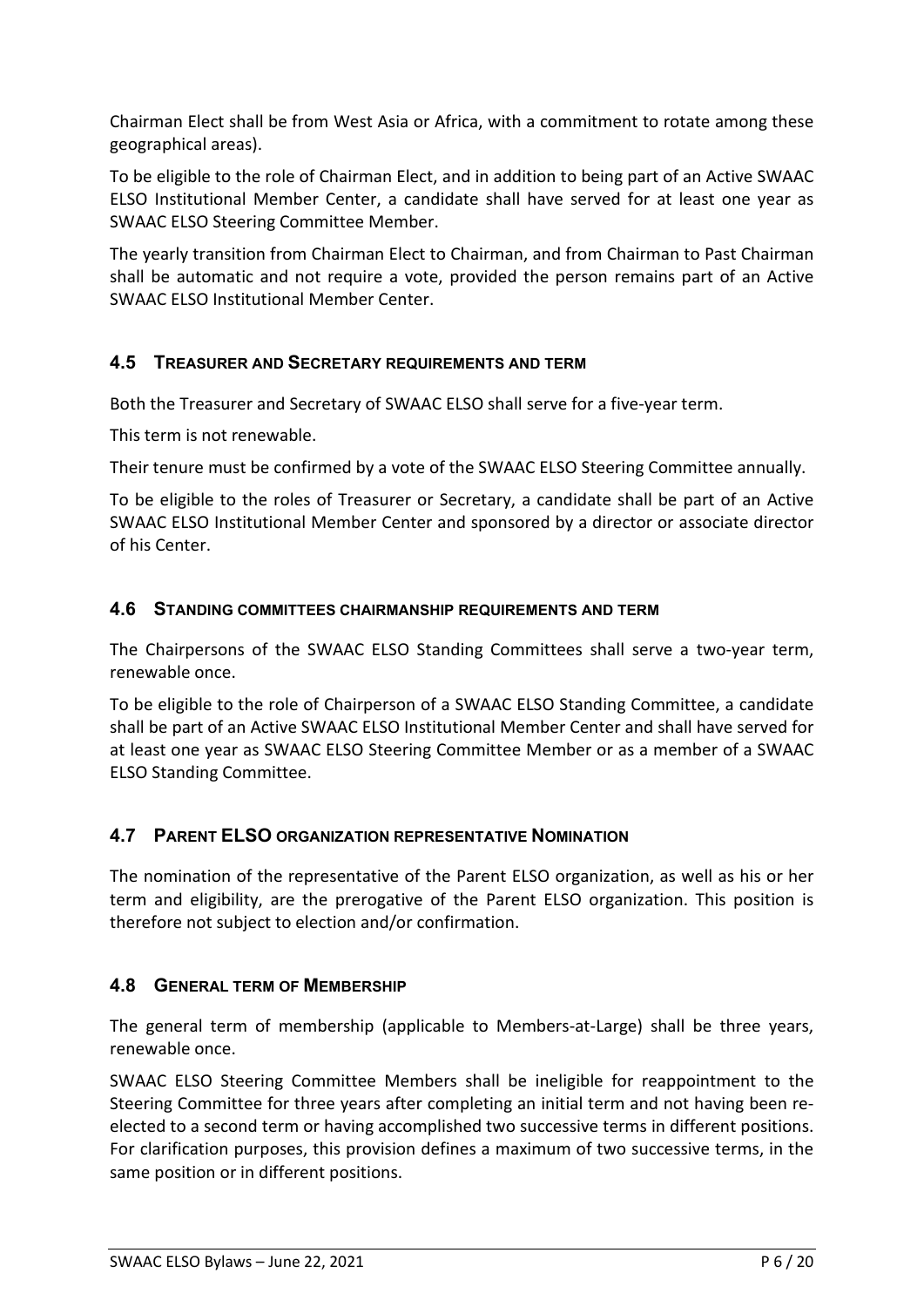For convenience and clarification, all terms begin at the SWAAC ELSO Annual Conference Steering Committee Meeting following election and conclude at the SWAAC ELSO Annual Conference Steering Committee Meeting in the year the term ends.

### **4.9 VACANCIES**

A vacancy on the SWAAC ELSO Steering Committee may exist at the occurrence of the following conditions:

- The resignation, removal, or death of any Steering Committee Member;
- The natural end of the term of a Steering Committee Member;
- The lapse of the Active status of the SWAAC ELSO Institutional Member Center of which a Steering Committee Member is part of, or the professional move of the Steering Committee Member to any position in a different country or not part of an Active SWAAC ELSO Institutional Member Center;
- A new country having registered a first Active SWAAC ELSO Institutional Member (including having renewed a lapsed Active membership), and therefore being entitled to a mandatory representation on the SWAAC ELSO Steering Committee;
- The failure, at any annual or other meeting, at which Steering Committee Members are to be elected, to elect the full number of Steering Committee Members.

For any given vacancy, the SWAAC ELSO Executive Committee, by an affirmative vote of a majority of its Members, shall decide whether said vacancy is to be filled immediately through a partial election, or postponed to next election cycle prior to the next Annual Conference.

The SWAAC ELSO Steering Committee, by an affirmative vote of a majority of the Members then currently in office, may remove a Steering Committee Member without cause at any regular or special meeting, provided a quorum is achieved. Removal of either the Chairman or the Chairman Elect however requires formal approval of the representative of the Parent ELSO organization.

# **5 CONDUCT OF BUSINESS MEETING AND ACTIVITIES**

### **5.1 SWAAC ELSO ANNUAL CONFERENCE**

SWAAC ELSO shall organize an Annual Conference, to be held during the first quarter of the calendar year. The Annual Conference shall follow the guidelines and priorities set by the SWAAC ELSO Steering Committee.

The format, program, scientific content, and syllabus of the Annual Conference shall be defined by the organizing country and/or organizing Institutional Member Center and approved by the SWAAC ELSO Executive Committee.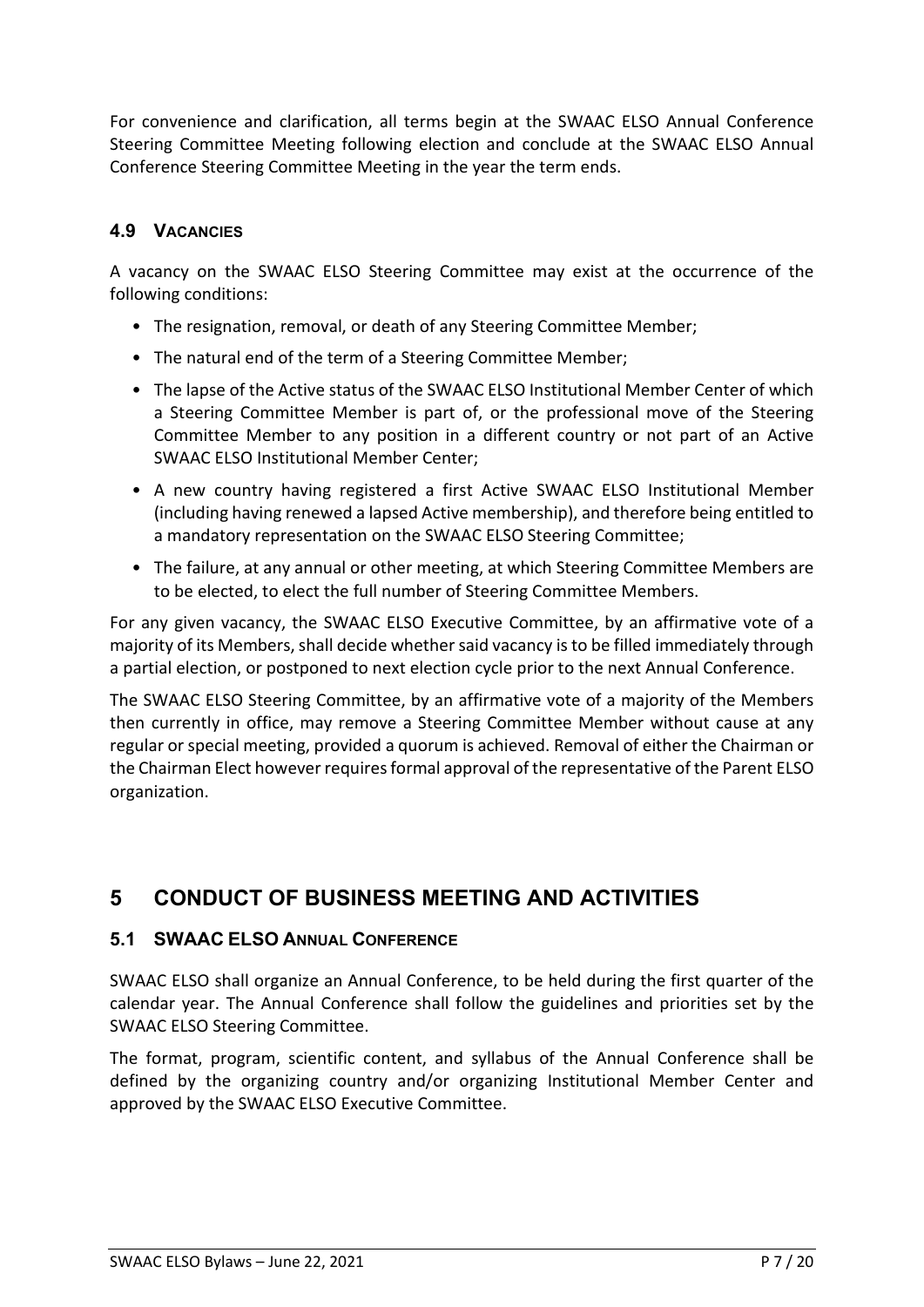The Annual Conference shall provide at least for:

- A progress report of the SWAAC ELSO Steering Committee activities to the Institutional Member Centers, including the results of the election of new Members of the Steering Committee (ref. Article [5.2\)](#page-7-0);
- Progress reports of the various SWAAC ELSO Standing Committees activities to the Institutional Member Centers.

During the SWAAC ELSO Annual Conference shall be held a formal physical and/or virtual meeting, of the SWAAC ELSO Steering Committee, during which the location of the next two conferences shall be decided.

The SWAAC ELSO Steering Committee Member (or one of the Members) representing the country in which the next conference is to be held shall be responsible of the organization of said conference on behalf of the Steering Committee and shall report in this capacity to the SWAAC ELSO Executive Committee.

### <span id="page-7-0"></span>**5.2 SWAAC ELSO ANNUAL ELECTIONS**

Elections shall be held annually prior to the Annual Conference to fill the open positions (including vacancies) within the SWAAC ELSO Steering Committee, and in particular the positions associated to the natural end of the term of a SWAAC ELSO Steering Committee Member.

Each Active Institutional Member shall have one vote for every open position. The voting representative shall be the Institutional Member's ECLS Program Director or his or her designee.

The vote shall be held electronically, (mail or any other electronic voting system), from a slate of candidates provided by the SWAAC ELSO Steering Committee for each open position. The candidates receiving the more votes for each open and/or vacant position shall be elected (a qualified majority is not required). If, for any given open position, there is an even number of voters and the vote results in a tie, then the SWAAC ELSO Chairman vote shall be the deciding vote.

No quorum is required for the election to any of the open position.

The election process shall be as follows:

- Communication to all Active Institutional Members of the list of open positions, and request for candidates for the different open positions.
- Confirmation or update by the SWAAC ELSO Steering Committee of the agreed number of representatives from each country in the region having at least one Active Institutional Member.
- Request to all Active Institutional Members for electronic vote on each open position among the previous identified candidates satisfying the eligibility criteria. The request shall be followed by a reminder to the Active Institutional Members not having voted two weeks after the initial request. Elections shall be closed one week after the reminder.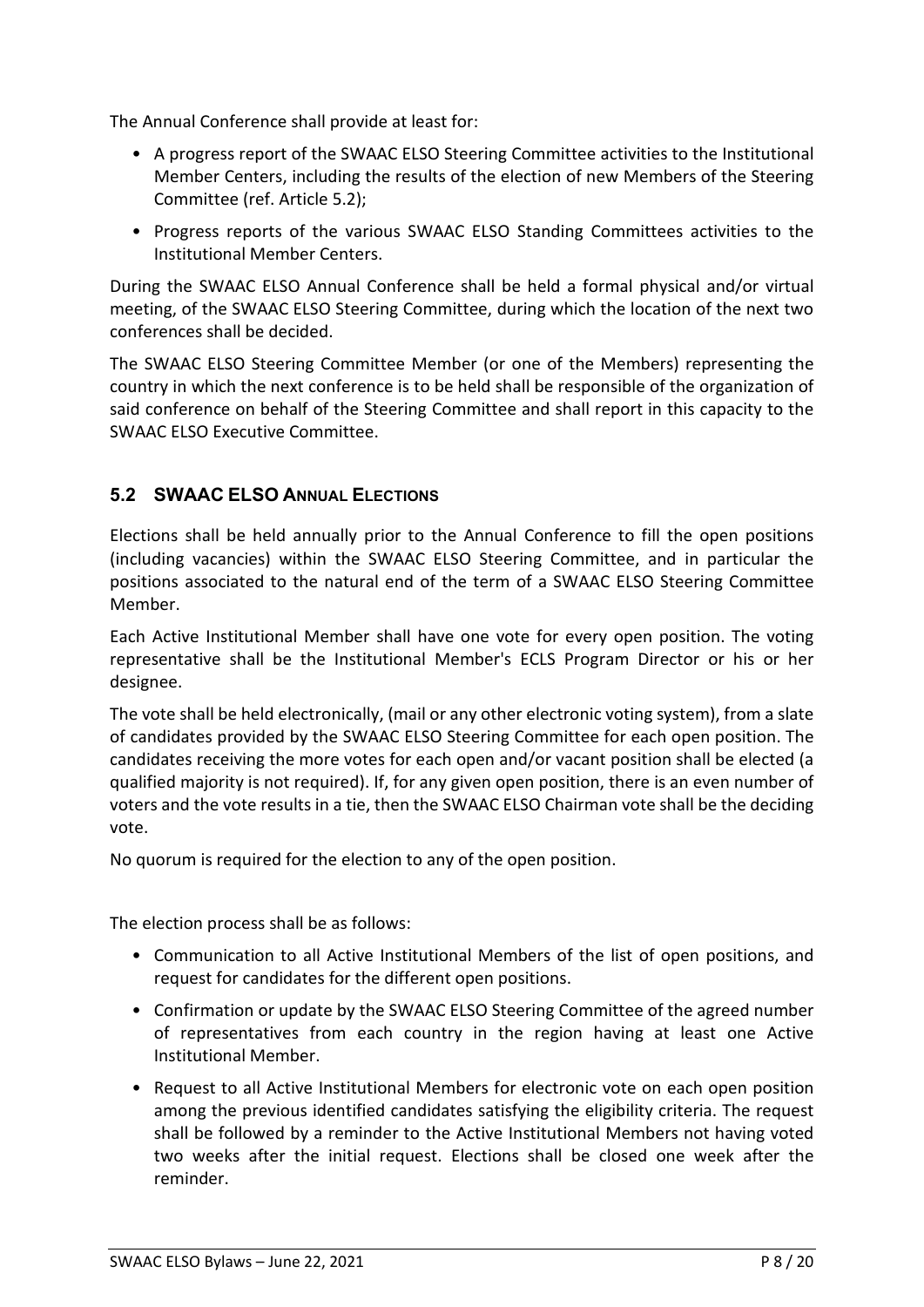• Adjustment and reconciliation of the number of Members-at-Large as described below to achieve the agreed numbers of country representatives.

The adjustment and reconciliation of the number of Members-at-Large is achieved as follows:

- The non-at-large SWAAC ELSO Steering Committee Members (Chairman, Chairman Elect, Past Chairman, Standing Committees Chairpersons, Treasurer and Secretary) newly elected or having an ongoing term are deemed de facto representatives of their countries.
- In the event that, as a result of the election, the non-at-large SWAAC ELSO Steering Committee Members lead to some countries achieving a number of representatives exceeding the agreed number, the current SWAAC ELSO Steering Committee Members shall, at their discretion, either modify the agreed numbers and/or reconvene the election and/or confirmation of the non-at-large Steering Committee Members to accommodate the agreed numbers.
- Members-at-Large positions (newly elected or having an ongoing term) are then confirmed or cancelled to complete the agreed number of representatives per country.

Suitable time shall be allowed for the election process, the annual timing of which shall be adjusted according to the planned date of the SWAAC ELSO Annual Conference.

To this effect, the election process shall be typically based on:

- Request for candidates for the different open positions: four months prior to the Annual Conference,
- Request for electronic vote by the Active Institutional Members: two months prior to the Annual Conference.

### **5.3 SWAAC ELSO STEERING COMMITTEE MEETINGS**

SWAAC ELSO Steering Committee Meetings shall be held at least twice annually.

One of the SWAAC ELSO Steering Committee Meetings shall be held during the SWAAC ELSO Annual Conference, in physical or virtual form, and shall constitute the SWAAC ELSO Annual Meeting.

Any other SWAAC ELSO Steering Committee Meetings may be held in such form (physical form, voice or video teleconference, or rotating mail resolutions) and at such time as shall be determined by the SWAAC ELSO Executive Committee.

The Chairman or any three voting SWAAC ELSO Steering Committee Members may call a special meeting of the Steering Committee with two calendar weeks' notice provided to each Member of the Steering Committee.

The SWAAC ELSO Annual Meeting shall be chaired by the Chairman of the Steering Committee, or his designee. Other SWAAC ELSO Steering Committee Meetings may be chaired by the Chairman or the Chairman Elect, or their designees.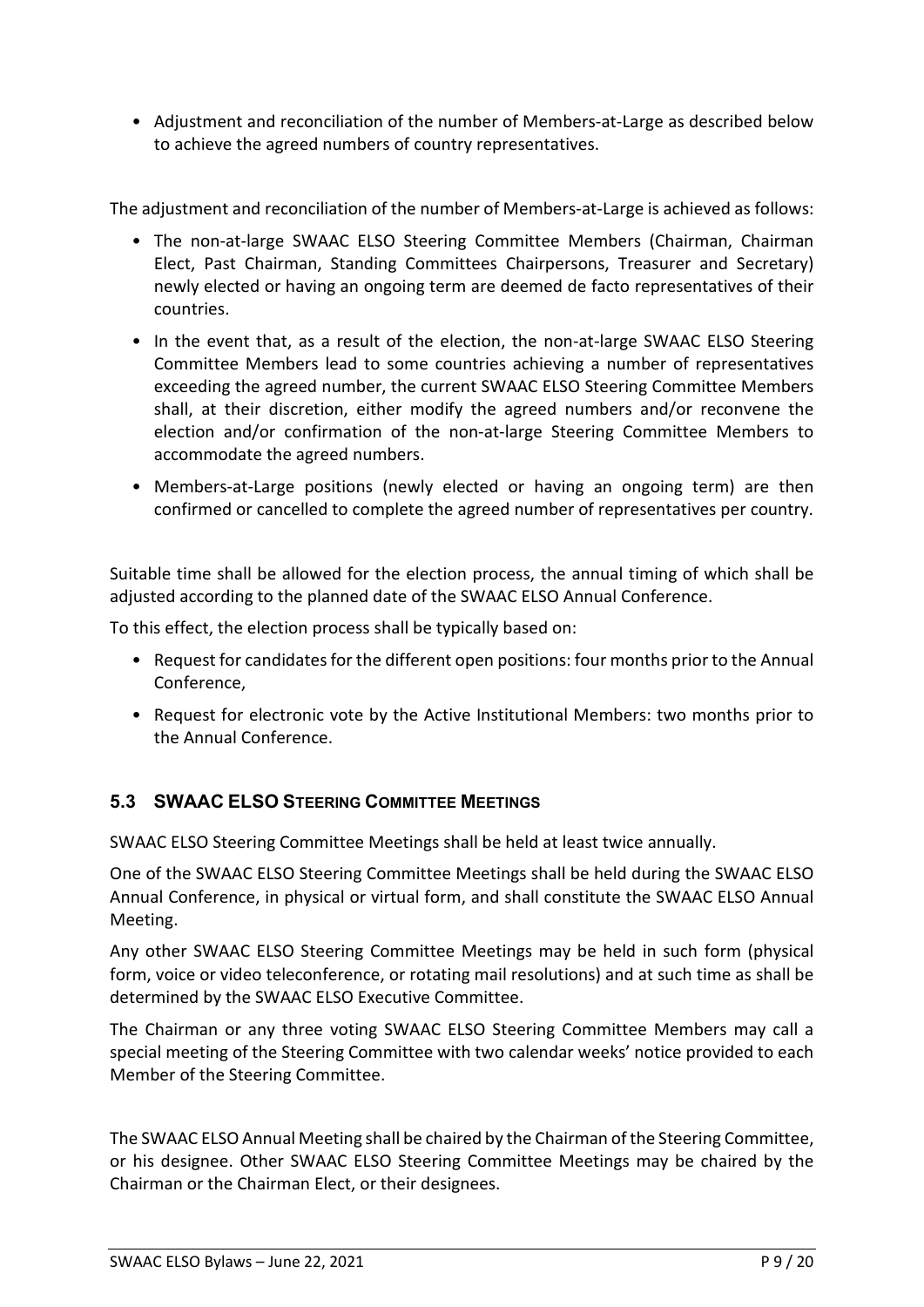All votes of the SWAAC ELSO Steering Committee require a simple majority, provided a quorum is achieved.

A quorum on the SWAAC ELSO Steering Committee shall be constituted when all three following conditions are achieved:

- A majority of the Members of the Steering Committee (or their designees) are present (half plus one), and
- At least one among the Chairman and Chairman Elect (or their designees) is present, and
- The representative of the Parent ELSO organization in the Steering Committee (or his designee) is present.

In case of a physical meeting, quorum shall be assessed counting the Members physically present, as well as Members in video or telephone communication during all or part of the meeting with the Members physically present.

In case of a voice or video teleconference meeting, quorum shall be assessed counting the Members having participated to the teleconference in all or in part.

In case of rotating mail resolutions, quorum shall be assessed counting the number of affirmative answers received after a period defined in the circulated resolution which shall be of no less than three calendar days. Circulated resolutions may be issued by the Chairman, the Chairman Elect, or the Secretary acting in their name.

If at any time the SWAAC ELSO Steering Committee consists of an even number of Members being present and a vote results in a tie, then the vote of the SWAAC ELSO Steering Committee Chairman shall be the deciding vote.

If a quorum is not present at a meeting, the SWAAC ELSO Steering Committee Members being present may adjourn the meeting from time to time without further notice until a quorum shall be present.

#### **5.4 ROUTINE STEERING COMMITTEE ACTIVITY**

Routine day to day decisions shall be made by the SWAAC ELSO Executive Committee.

Such activities may be held in physical form, voice or video teleconference, or rotating mail resolutions, at the discretion of the SWAAC ELSO Executive Committee. Mail resolutions must be passed unanimously per ELSO's bylaws and governing law.

The quorum shall be of two Members out of the three Members of the SWAAC ELSO Executive Committee.

It shall be the prerogative of the SWAAC ELSO Executive Committee to determine which decisions are considered day to day and managed at Executive Committee level, and which decisions require extension to all or part of the SWAAC ELSO Steering Committee Members.

Decisions taken by the SWAAC ELSO Executive Committee shall be communicated to the Secretary for recording, and to the other SWAAC ELSO Steering Committee Members on an ad hoc basis.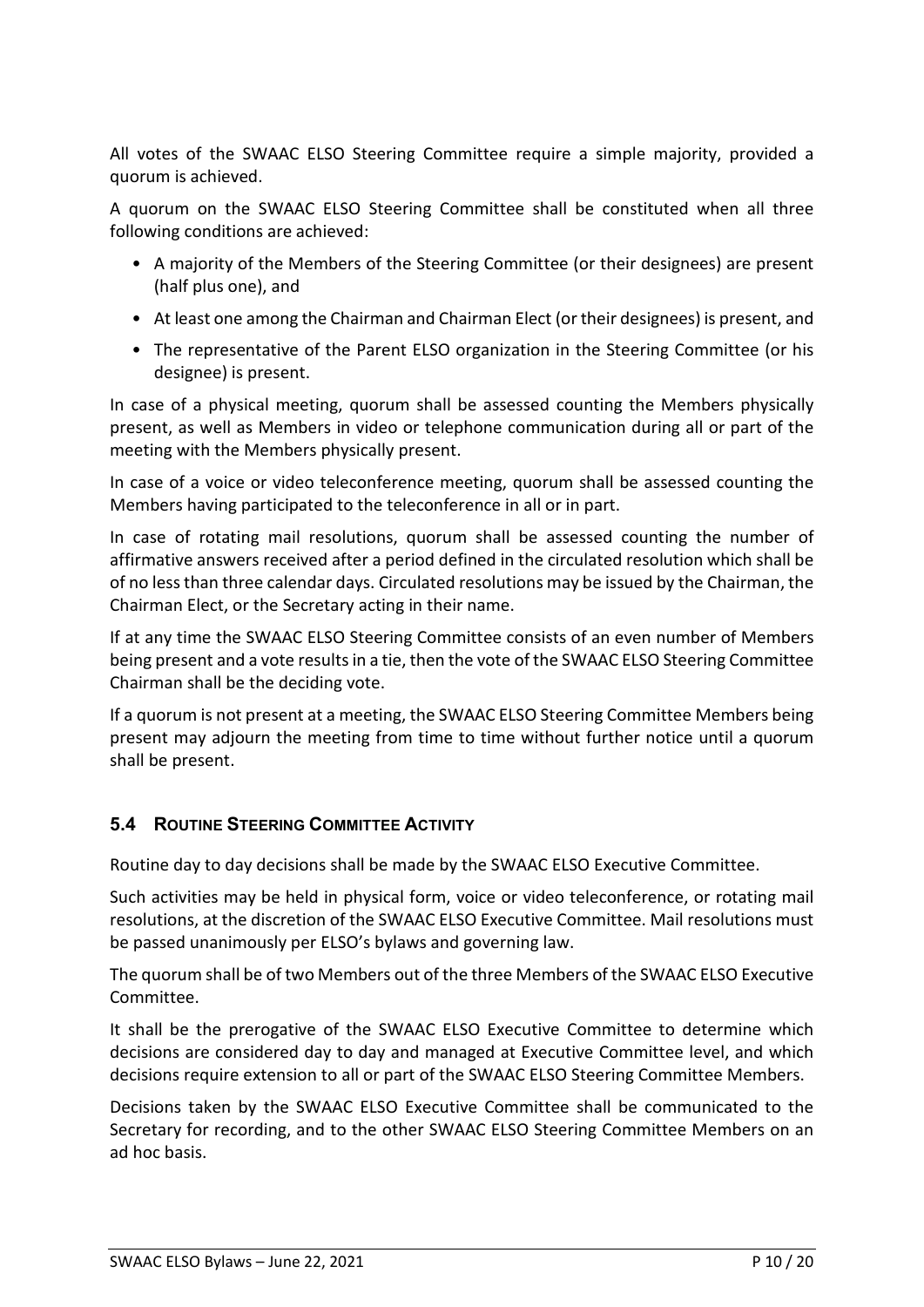### **5.5 SWAAC ELSO STANDING COMMITTEES ACTIVITY**

Under the overall direction of the SWAAC ELSO Steering Committee, the business and activities of SWAAC ELSO will be conducted by the SWAAC ELSO Standing Committees.

The responsibilities of these Standing Committees shall be defined by the SWAAC ELSO Steering Committee, as well as their annual budgetary allocation.

The Standing Committees structures used by the Parent ELSO organization or by other Affiliate Chapters need not be used by SWAAC ELSO Standing Committees and may include topicspecific subcommittees or regional subcommittees. The structure and organization of a Standing Committee shall require approval by the SWAAC ELSO Steering Committee.

The list of SWAAC ELSO Standing Committees is provided in Appendix A and may be amended from time to time by the SWAAC ELSO Steering Committee.

The Standing Committees' Chairpersons shall be responsible for implementing the SWAAC ELSO Steering Committee directions and guidelines. The Standing Committees' Chairpersons may proceed with committee business independently of the other Standing Committees' Chairpersons. They may circulate drafts of protocols, ELSO Registry forms for reports, newsletter, conference information, etc. as necessary and appropriate. If these activities result in an official policy recommendation, then the guidelines outlined below shall apply.

Participation to a SWAAC ELSO Standing Committee activities shall be open to Active SWAAC ELSO Institutional Members staff on a voluntary basis.

Each Standing Committee Chairperson shall report on the activities of the Committee to the SWAAC ELSO Steering Committee at regular intervals and shall report to the Institutional Members at the Annual Conference.

Standing Committee reports to the Institutional Members are intended to be a summary of work completed and an outline of work in progress.

More extensive discussion of Standing Committees activities shall take place at open Standing Committee meetings at the time of the Annual Conference.

### **5.6 OFFICIAL PUBLICATIONS OF SWAAC ELSO**

All internal and external official policy statements require the approval process outlined below. For the sake of clarification, SWAAC ELSO Center guidelines, referral guidelines, statements regarding the clinical specialist roles, standardized SWAAC ELSO manuals and training courses, or ELSO Registry access policies, constitute official policy statements.

The sequence for distribution and review of official policy statements is as follows:

- Draft preparation in Standing Committee
- Review and comments from SWAAC ELSO Steering Committee, and corresponding draft update by Standing Committee
- Upon approval by the SWAAC ELSO Steering Committee, transmission to Parent ELSO organization for preliminary review and comments
- Upon preliminary approval by Parent ELSO organization, transmission of updated draft to all SWAAC ELSO Active Institutional Member Centers (and to Individual Members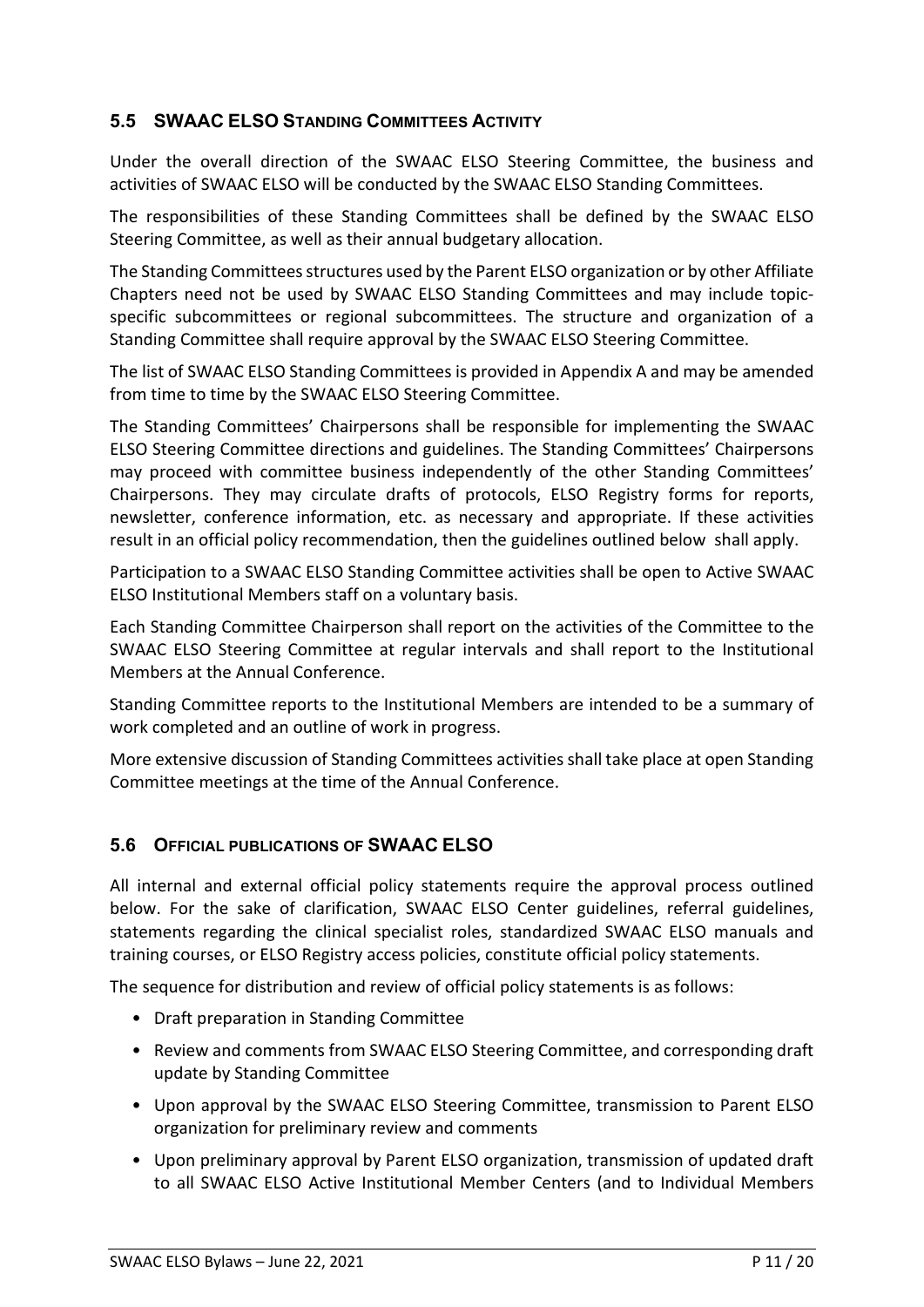and/or Corporate Members on an ad hoc basis), for review and comments within a one month period

- Final update prepared by Standing Committee considering all received comments
- Upon approval by the SWAAC ELSO Steering Committee, transmission to Parent ELSO organization and to all SWAAC ELSO Active Institutional Member Centers for vote
- Votes shall be counted after a two weeks period, followed by a one week reminder period
- Document approval shall require a majority of positive votes among the Active Institutional Members having voted

The document can be vetoed (and therefore rejected) at any time in the process by a simple majority vote of the Parent ELSO organization Board or Steering Committee, or by decision of the SWAAC ELSO Executive Committee.

# **6 FINANCES**

The SWAAC ELSO Treasurer will supervise the financial operations of SWAAC ELSO and report to the SWAAC ELSO Steering Committee.

An annual report shall be prepared and presented for approval at the SWAAC ELSO Annual Meeting during the SWAAC ELSO Annual Conference. The final approved annual financial report shall be generated within three months following the Annual Conference. It shall be submitted to the Parent ELSO organization.

The SWAAC ELSO Treasurer shall have the responsibility for keeping and maintaining adequate and accurate accounts for funds received and distributed.

SWAAC ELSO accounts will be held within one or several Active Institutional Member Center(s) as approved by the SWAAC ELSO Steering Committee from time to time.

SWAAC ELSO, as an Affiliate Chapter of the Parent ELSO organization, shall be financed through the following:

- Redistribution from the Parent ELSO organization of twenty-five percent (25%) of the dues of the Chapter's Member Centers.
- Proceeds from locally organized SWAAC ELSO activities, such as educational activities, the Annual Conference, or grant awards.
- Additional ad hoc allocations from the Parent ELSO organization as authorized by the Parent ELSO Steering Committee.

Authority to pay from the SWAAC ELSO fund will be as follows:

- The Treasurer is able to sign off on amounts lower or equal to the equivalent of US \$5000.
- Amounts between the equivalent of US \$5000 and US \$30,000 need to be ratified and countersigned by the Chairman of the SWAAC ELSO Steering Committee.
- Amounts above the equivalent of US \$30,000 need to be ratified by the SWAAC ELSO Executive Committee.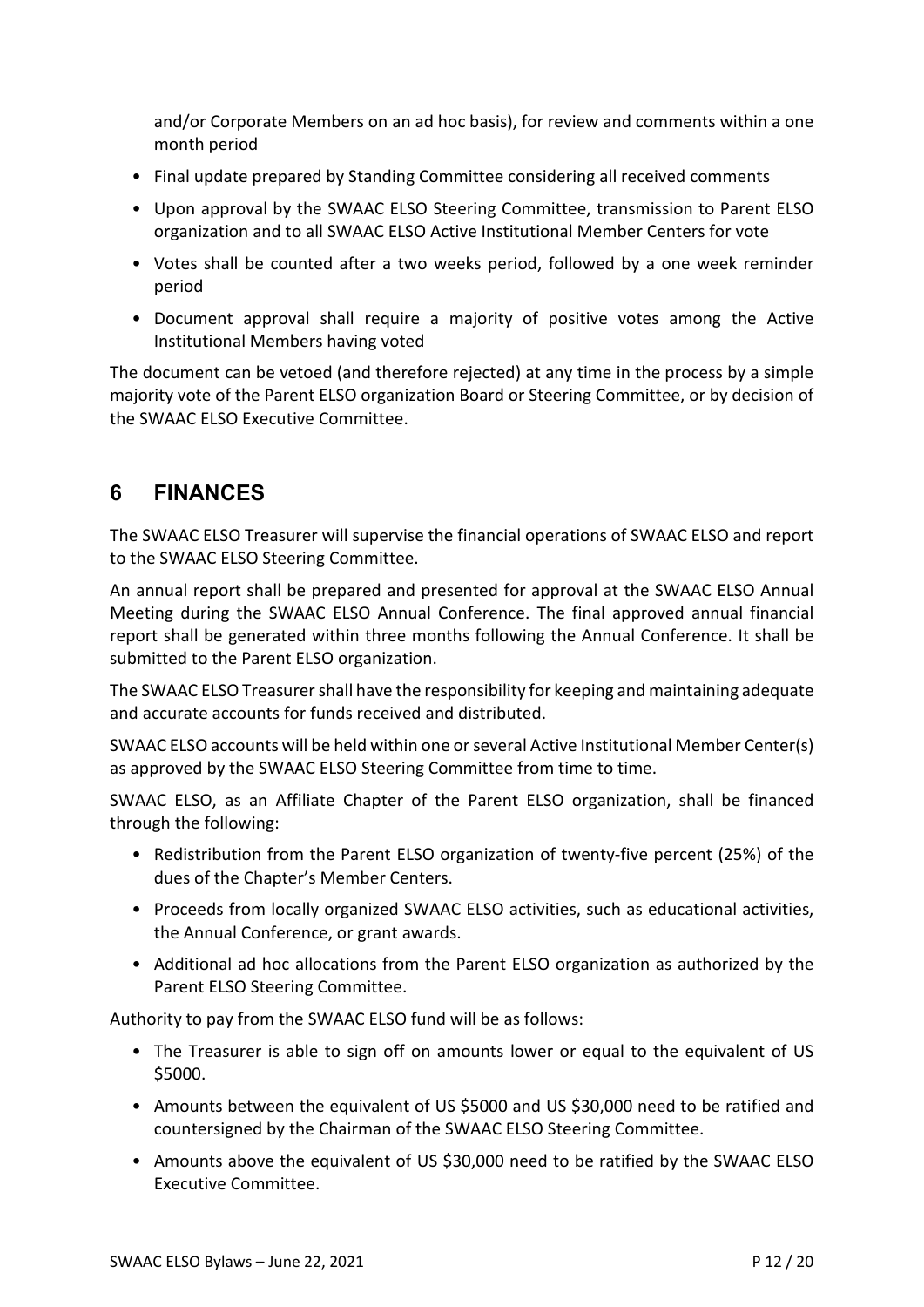If, during any given year, the SWAAC ELSO annual budget or the SWAAC ELSO cumulated accounts exceed US \$100,000, the SWAAC ELSO Treasurer shall provide for a financial audit of SWAAC ELSO by a qualified third party. Below this US \$100,000 threshold, such audit shall not be mandatory, and may be conducted by the Parent ELSO organization at its discretion. ELSO audits include all affiliate chapters.

# **7 SWAAC ELSO RECORDS**

The Secretary and the Treasurer shall maintain and keep the SWAAC ELSO Records pertaining to their respective responsibilities in their offices and shall ensure that electronic versions are periodically updated and made available at the Chairman's and the Chairman Elect's offices.

Access to the records shall be granted at any time to the Parent ELSO organization representative within the SWAAC ELSO Steering Committee.

Both Secretary and Treasurer, as custodians of all records and documents of SWAAC ELSO, shall have the duty to transmit all records (physical and electronic) pertaining to their respective responsibilities, to their respective duly elected successors.

# **8 AMENDMENTS AND REVISIONS**

These bylaws may be amended by the affirmative vote of the majority of the SWAAC ELSO Steering Committee Members then in office, according to the voting and quorum dispositions.

The SWAAC ELSO Steering Committee shall ensure that the SWAAC ELSO bylaws remain compliant with the bylaws of the Parent ELSO organization as they might be amended from time to time.

The SWAAC ELSO Steering Committee shall ensure that the SWAAC ELSO bylaws are reassessed from time to time to meet the evolving needs of SWAAC ELSO. The time between two such reassessments shall never be more than five years.

*Ref. appended signature sheet*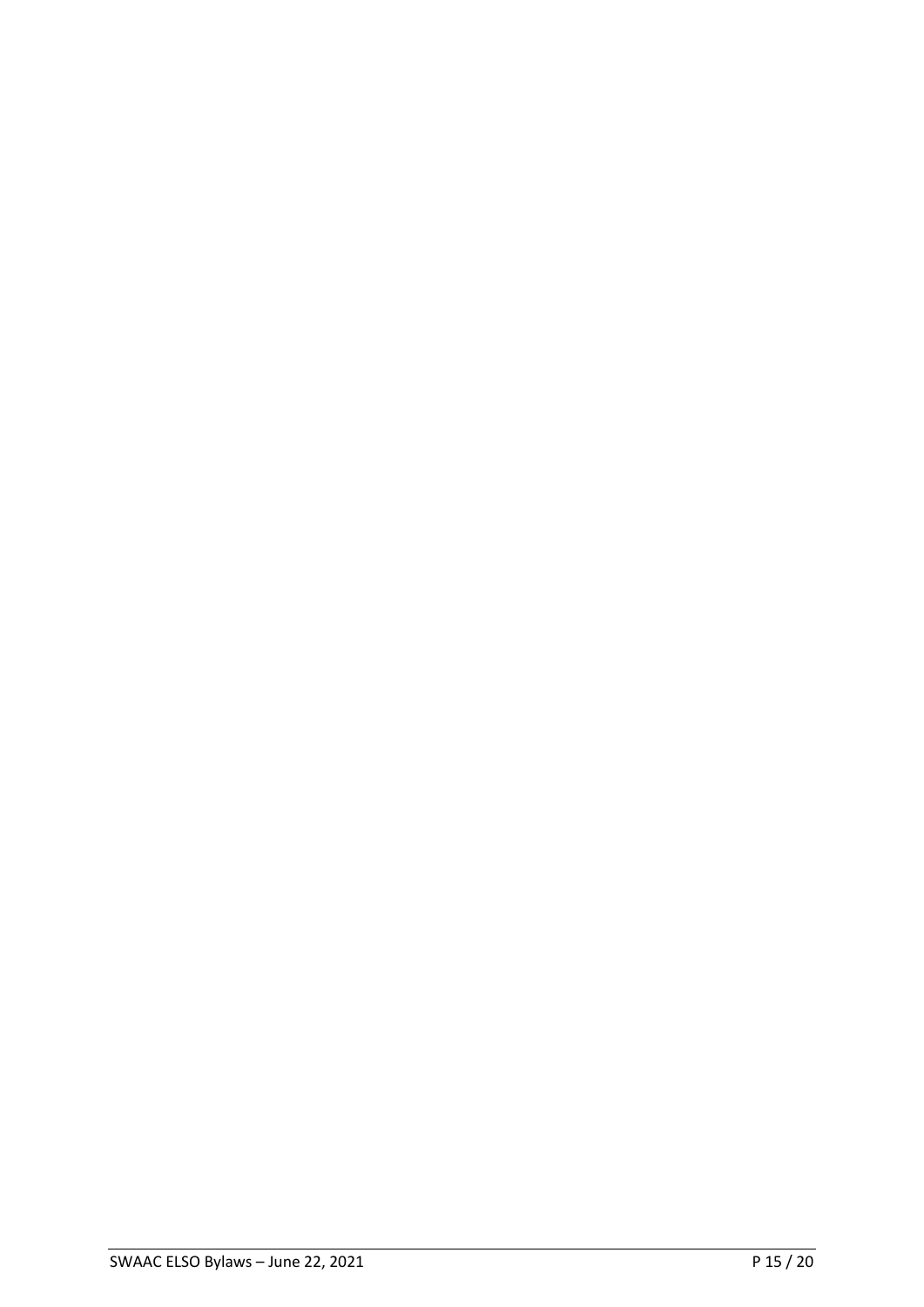# **Appendix A – SWAAC ELSO Standing Committees**

At the date of release of the present bylaws, SWAAC ELSO establishes the following four Standing Committees.

Their number and missions may be revised from time to time by decision of the SWAAC ELSO Steering Committee.

#### **Education, Simulation and Communication Standing Committee**

- Expand guidelines for the use of techniques and/or technologies developed by Parent ELSO, including translation in SWAAC ELSO regional languages.
- Adopt Parent ELSO guidelines for training certification requirements and professional standards for the use of techniques and/or technologies in extracorporeal support techniques.
- Develop education and multidisciplinary standardized techniques and/or technologies in coordination with the Education Committee of Parent ELSO.
- Deploy Parent ELSO courses or education programs within SWAAC ELSO, with or without tailoring to SWAAC ELSO specificities.
- Publish and update in SWAAC ELSO a directory of Parent ELSO Programs.
- Publish and update a SWAAC ELSO newsletter.
- Publish and update the Parent ELSO bibliography for SWAAC ELSO Members.
- Develop a system at the Chapter regional level to facilitate the referral of patients, for different patient groups and a network system to assist with the location of the bed and transport.

#### **Research Standing Committee**

- Assist in coordinating multi-center trials sponsored or managed by Parent ELSO.
- Participate in ELSO Research Standing Committee on behalf of the region.
- Develop regional research priorities and activities; coordinate data requests with Parent ELSO.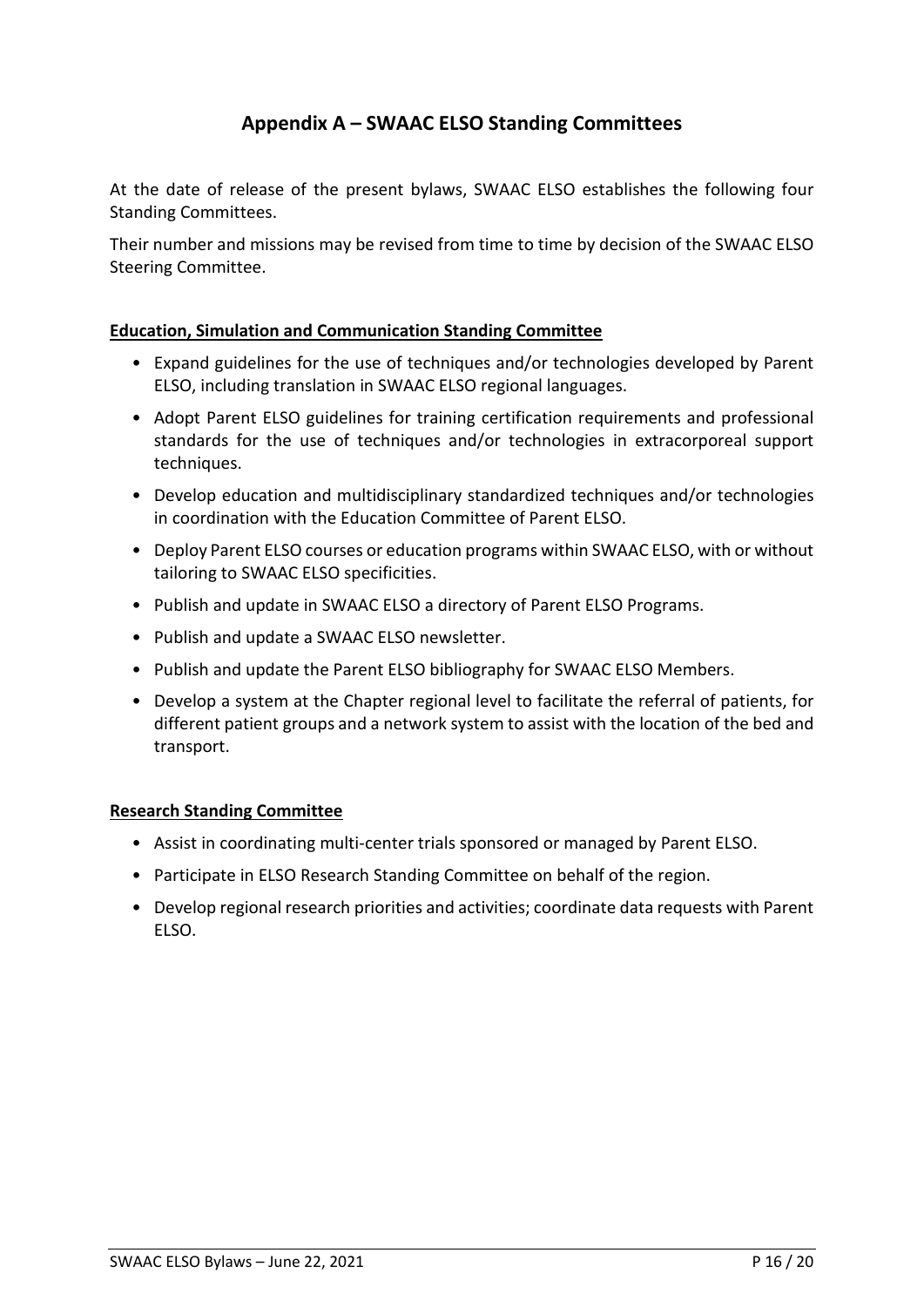#### **Membership Standing Committee**

- Assist SWAAC ELSOcenters with data collection for the ELSO Registry.
- Promote SWAAC ELSO membership to those centers providing ECMO in the region.
- Monitor annual membership-promoting activities and benefits in the Chapter.

#### **Devices and Technology Standing Committee**

- Determine priorities for technology improvements.
- Serve as liaison between SWAAC ELSO and the medical industry.
- Serve as liaison between SWAAC ELSO and government entities.
- Ensuring the rapid distribution of information on major improvements or potential safety risks with respect to the devices (in conjunction with the Parent ELSO Communications Committee and Devices and Techniques Committee).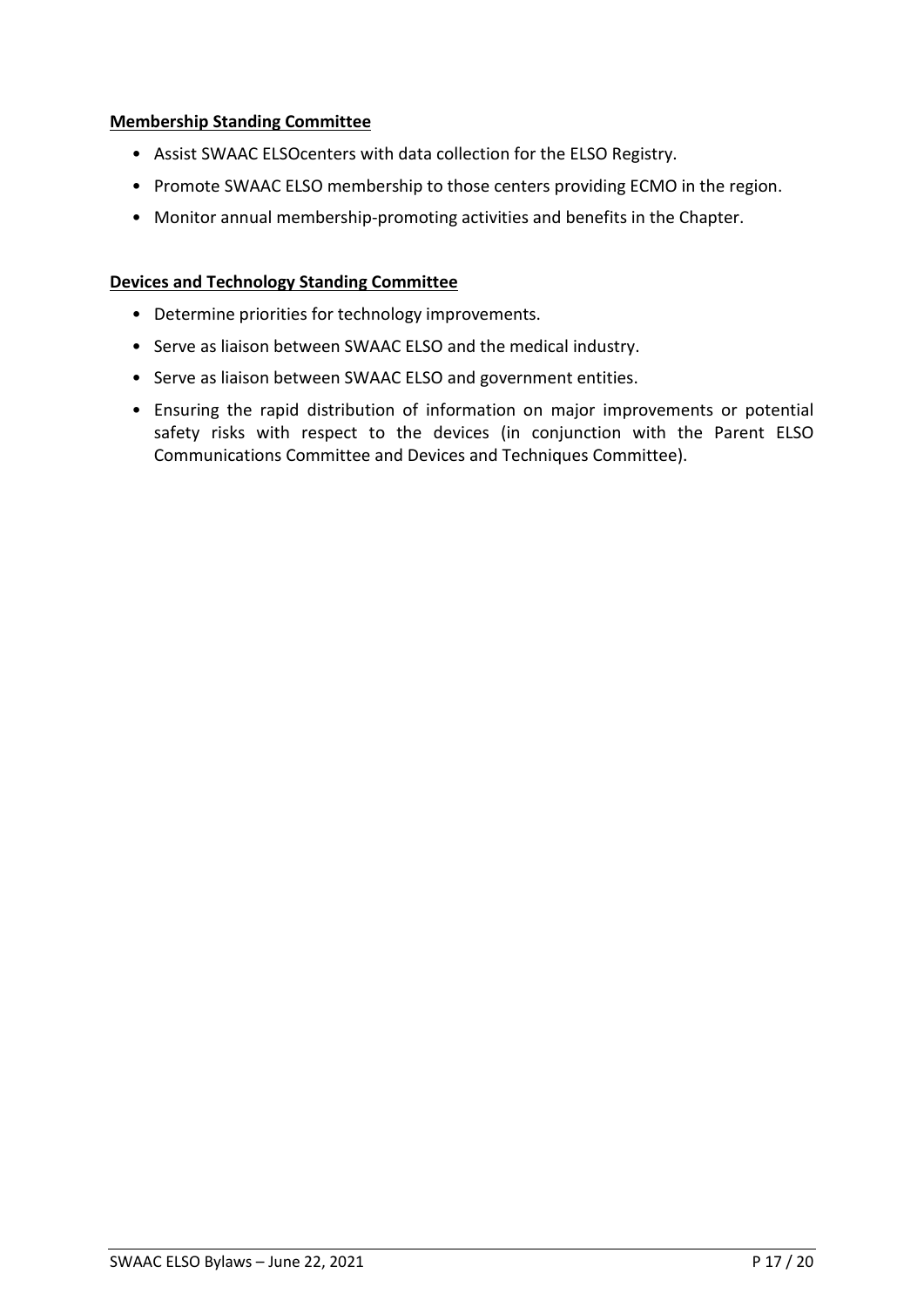### **Appendix B – SWAAC ELSO Region**

#### *Sub-regions summary at date present bylaws:*

| Area         | Countries | Active | Centers |
|--------------|-----------|--------|---------|
| South Asia   |           |        | 14      |
| West Asia    |           |        | 14      |
| Africa       | 53        |        |         |
| Central Asia |           |        |         |
| <b>Total</b> |           | 12     | 38      |

#### *SWAC ELSO countries list with Active Institutional Member Centers at date of present bylaws:*

*(Country names are standard denomination and may not reflect official names)*

| Area       | Countries                   | <b>Status</b> | Centers        |
|------------|-----------------------------|---------------|----------------|
| South Asia | Afghanistan                 |               |                |
| South Asia | Bangladesh                  |               |                |
| South Asia | <b>Bhutan</b>               |               |                |
| South Asia | India                       | Active        | 16             |
| South Asia | Maldive                     |               |                |
| South Asia | Nepal                       | Active        | $\mathbf{1}$   |
| South Asia | Pakistan                    |               |                |
| South Asia | Sri Lanka                   | Active        | $\mathbf{1}$   |
| West Asia  | Armenia                     |               |                |
| West Asia  | Azerbaijan                  |               |                |
| West Asia  | <b>Bahrain</b>              | Active        | $\mathbf{1}$   |
| West Asia  | Georgia                     |               |                |
| West Asia  | Iran                        |               |                |
| West Asia  | Iraq                        |               |                |
| West Asia  | Jordan                      |               |                |
| West Asia  | Kuwait                      | Active        | 3              |
| West Asia  | Lebanon                     |               |                |
| West Asia  | Oman                        | Active        | $\mathbf{1}$   |
| West Asia  | Palestine                   |               |                |
| West Asia  | Qatar                       | Active        | $\overline{2}$ |
| West Asia  | Saudi Arabia                | Active        | $\overline{4}$ |
| West Asia  | Syria                       |               |                |
| West Asia  | <b>United Arab Emirates</b> | Active        | $\overline{2}$ |
| West Asia  | Yemen                       |               |                |
| Africa     | Algeria                     |               |                |
| Africa     | Angola                      |               |                |
| Africa     | Benin                       |               |                |
| Africa     | Botswana                    |               |                |
| Africa     | Burkina Faso                |               |                |
| Africa     | Burundi                     |               |                |
| Africa     | Cameroon                    |               |                |
| Africa     | Cape Verde                  |               |                |
| Africa     | Central African Republic    |               |                |
| Africa     | Chad                        |               |                |
| Africa     | Comoros                     |               |                |